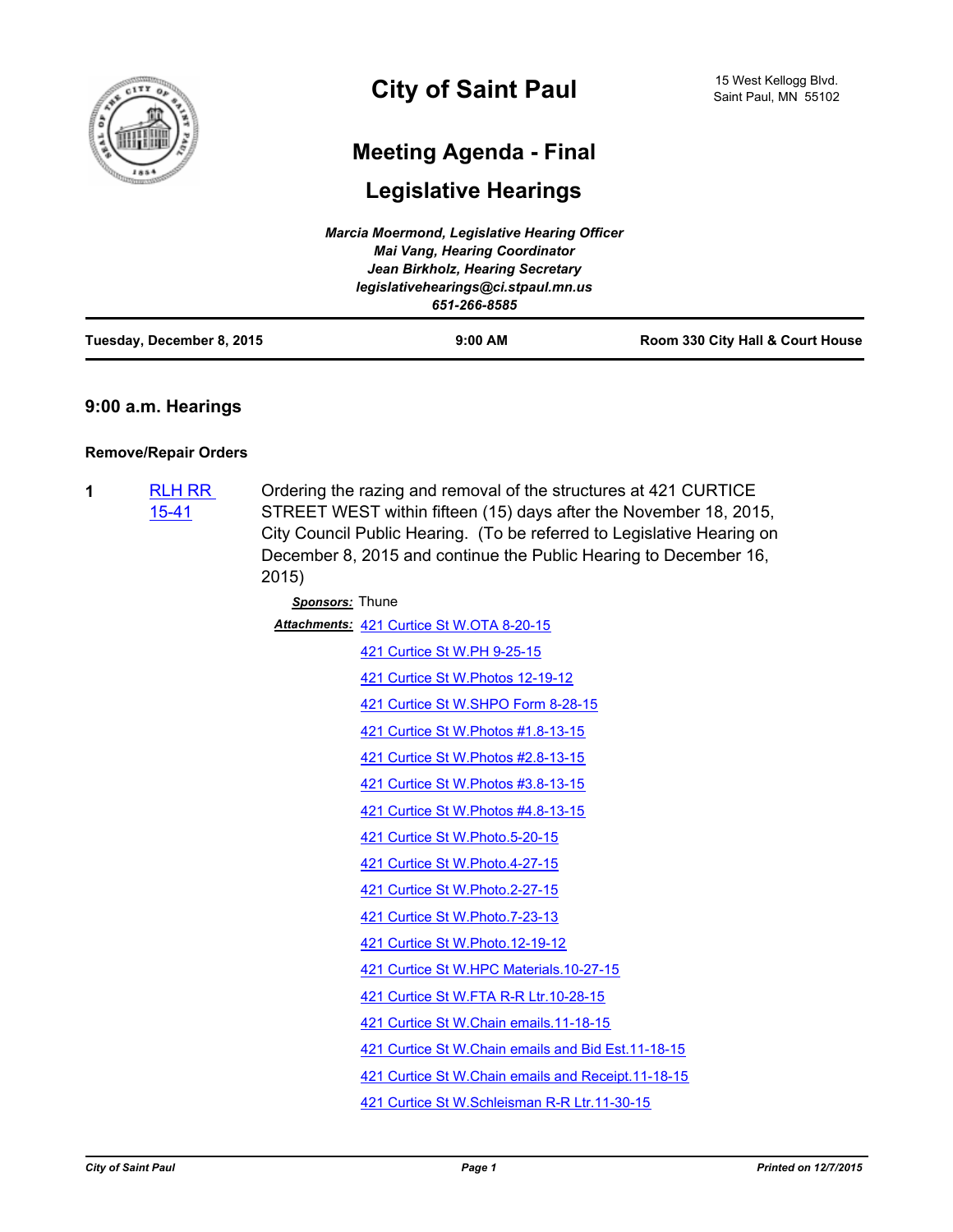| $\mathbf{2}$ | <b>RLH RR</b><br>$15 - 45$ | Ordering the rehabilitation or razing and removal of the structures at<br>1659-1669 GRAND AVENUE within fifteen (15) days after the<br>December 16, 2015, City Council Public Hearing.                         |
|--------------|----------------------------|----------------------------------------------------------------------------------------------------------------------------------------------------------------------------------------------------------------|
|              |                            | Sponsors: Tolbert                                                                                                                                                                                              |
|              |                            | Attachments: 1659-1669 Grand Ave.OTA 9-15-15                                                                                                                                                                   |
|              |                            | 1659-1669 Grand Ave.PH 10-23-15                                                                                                                                                                                |
|              |                            | 1659-1669 Grand Ave. Team Inspection Report 6-3-15                                                                                                                                                             |
|              |                            | 1659-1669 Grand Ave.SHPO 10-16-15                                                                                                                                                                              |
|              |                            | 1659-1669 Grand Ave. Photos-doc 1.9-9-15                                                                                                                                                                       |
|              |                            | 1659-1669 Grand Ave. Photos-doc 2.9-9-15.pdf                                                                                                                                                                   |
|              |                            | 1659-1669 Grand Ave.Photos-doc 3.9-9-15.pdf.doc                                                                                                                                                                |
|              |                            | 1659-1669 Grand Ave. Photos. 4-21-15                                                                                                                                                                           |
|              |                            | 1659-1669 Grand Ave. Photos. 4-16-15                                                                                                                                                                           |
|              |                            | 1659-1669 Grand Ave. Email Kueppers-Yannarelly. 11-18-15                                                                                                                                                       |
|              |                            | 1659-1669 Grand Ave.Email Rosenberg-Moermond.11-23-15                                                                                                                                                          |
|              |                            | 1659-1669 Grand Ave.Kueppers Ltr.11-25-15                                                                                                                                                                      |
|              |                            | 1659-1669 Grand Ave.MacalesterGroveland Letter.11-18-15                                                                                                                                                        |
|              |                            | 1659-1669 Grand Ave. Email Wheaton-Moermond. 12-4-15                                                                                                                                                           |
| 3            | <b>RLH RR</b><br>$15 - 13$ | Ordering the razing and removal of the structures at 870 FULLER<br>AVENUE within fifteen (15) days after the June 3, 2015, City Council<br>Public Hearing. (Amended to grant 15 days removal of the structure) |

*Sponsors:* Thao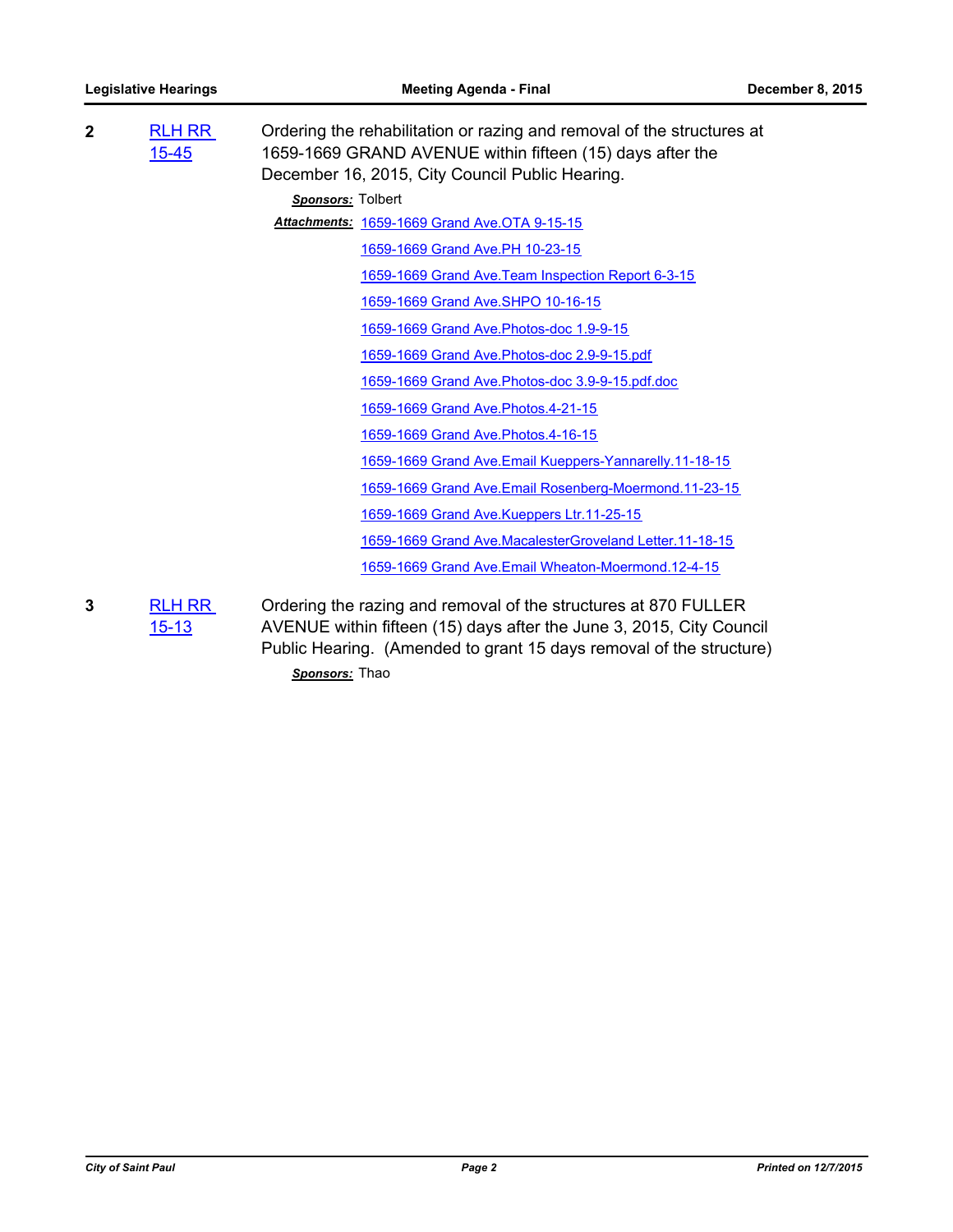[870 Fuller Ave.OTA 3-6-15](http://StPaul.legistar.com/gateway.aspx?M=F&ID=6d3e7ef2-2c1e-4c07-a6dd-1455779f2d89.pdf) *Attachments:*

[870 Fuller Ave.PH 4-10-15](http://StPaul.legistar.com/gateway.aspx?M=F&ID=ab616e82-df14-4f85-bdc7-d859591ad6af.pdf)

[870 Fuller Ave.Photo.6-20-14](http://StPaul.legistar.com/gateway.aspx?M=F&ID=fcd41e52-797f-4160-82b1-34936ca26512.pdf)

[870 Fuller Ave.Photo Doc 1.3-6-15](http://StPaul.legistar.com/gateway.aspx?M=F&ID=c527d861-4c82-4cfd-b2d0-d1429f82d1cf.pdf)

[870 Fuller Ave.Photo Doc 2.3-5-15](http://StPaul.legistar.com/gateway.aspx?M=F&ID=e057cc57-800c-4b9d-95b8-3be64554266a.pdf)

[870 Fuller Ave.Photo Doc 3.3-5-15](http://StPaul.legistar.com/gateway.aspx?M=F&ID=0abec3b1-274f-4355-9b0e-9be39fa3a992.pdf)

[870 Fuller Ave.SHPO Form 4-16-15](http://StPaul.legistar.com/gateway.aspx?M=F&ID=02b3257e-fe34-4962-9f21-586c0f97b30a.pdf)

[870 Fuller Ave.Email.4-20-15](http://StPaul.legistar.com/gateway.aspx?M=F&ID=4f4afa32-b491-44f8-adb0-22a01422c04f.pdf)

[870 Fuller Ave.email updating PO contact info](http://StPaul.legistar.com/gateway.aspx?M=F&ID=495531aa-a9f7-40a9-88a4-822314798909.pdf)

[870 Fuller Ave.Historic Sites Survey](http://StPaul.legistar.com/gateway.aspx?M=F&ID=bc293fb8-4246-49c7-bf37-e99c9dad6e4b.pdf)

[870 Fuller Ave.Smith Ltr.5-14-15](http://StPaul.legistar.com/gateway.aspx?M=F&ID=415f2938-1d65-4e94-a662-b6b935bf6e75.pdf)

[870 Fuller Ave.Chain Emails.5-29-15](http://StPaul.legistar.com/gateway.aspx?M=F&ID=11884330-2cad-4ffb-8f66-ecb05bb4141a.pdf)

[870 Fuller Ave.Barnett Email.6-10-15](http://StPaul.legistar.com/gateway.aspx?M=F&ID=18313457-a60a-4fb8-955c-864dbc2c1603.pdf)

[870 Fuller Ave.Vang-Barnett Email.6-11-15](http://StPaul.legistar.com/gateway.aspx?M=F&ID=d3af05a7-168a-491c-8d24-d7bc64548a42.pdf)

[870 Fuller Ave.Barnett-Vang Chain Email.6-11-15](http://StPaul.legistar.com/gateway.aspx?M=F&ID=e2f7970b-179e-4f62-886a-6b197a5ddf41.pdf)

[870 Fuller.Code Compliance Inspection Report.6-22-15](http://StPaul.legistar.com/gateway.aspx?M=F&ID=823989fc-8e9a-4f31-8064-04a57feba5b2.pdf)

[870 Fuller Ave.Photos.6-20-14](http://StPaul.legistar.com/gateway.aspx?M=F&ID=77a90dd3-5c51-4432-b94c-b1840d7abb7f.pdf)

[870 Fuller Ave.Smith Ltr.6-24-15](http://StPaul.legistar.com/gateway.aspx?M=F&ID=f884eb30-e5a5-4354-be4f-a9f0529c660e.doc)

[870 Fuller Ave.Title Report.7-14-15](http://StPaul.legistar.com/gateway.aspx?M=F&ID=3cf71de1-bf93-43e8-bc50-9281a56960b0.pdf)

[870 Fuller.Barnett-Finzell Email Chain.7-10-15](http://StPaul.legistar.com/gateway.aspx?M=F&ID=20d545c8-35f8-40ba-8e12-67340f85dfc2.pdf)

[870 Fuller Ave.Barnett Ltr.7-15-15](http://StPaul.legistar.com/gateway.aspx?M=F&ID=7c5a8d38-d3eb-4968-9498-bde3ccd9f7fd.doc)

[870 Fuller Ave.Satisfaction of Mortgage.Western Bank](http://StPaul.legistar.com/gateway.aspx?M=F&ID=3ad8eea7-a4f0-4bf1-a28c-fcf1e47f6016.pdf)

[870 Fuller Ave.Smith Ltr.7-29-15](http://StPaul.legistar.com/gateway.aspx?M=F&ID=53b245fa-0613-4640-af1e-4ef2b068869e.doc)

[870 Fuller Ave.Smith Ltr.9-24-15](http://StPaul.legistar.com/gateway.aspx?M=F&ID=58a95b0e-6beb-4733-94bd-0b4fe5d5f592.doc)

[870 Fuller Ave.Chain emails.10-2-15](http://StPaul.legistar.com/gateway.aspx?M=F&ID=9cda30d1-ad5c-4ba9-9061-563c466b43e9.pdf)

[870 Fuller Ave.Barnett R-R Ltr.10-28-15](http://StPaul.legistar.com/gateway.aspx?M=F&ID=f3ecb54a-11e4-4707-b140-8bebd2d0fd6b.doc)

[870 Fuller Ave.Barnett Email.11-9-15](http://StPaul.legistar.com/gateway.aspx?M=F&ID=f6cdacf7-7a91-4dff-8fd4-0aab557418b3.pdf)

[870 Fuller Ave.Barnett R-R Ltr.11-12-15](http://StPaul.legistar.com/gateway.aspx?M=F&ID=6fe571d4-c25c-4c5c-9ba2-de4d4f7c0a89.doc)

**4** [RLH RR](http://stpaul.legistar.com/gateway.aspx?m=l&id=/matter.aspx?key=20233)  15-46

Ordering the rehabilitation or razing and removal of the structures at 805 HUDSON ROAD within fifteen (15) days after the January 6, 2016, City Council Public Hearing.

#### *Sponsors:* Finney

[805 Hudson Rd.OTA 9-30-15](http://StPaul.legistar.com/gateway.aspx?M=F&ID=610e16c9-4bc5-4fd1-bacc-e4e20cc029b3.pdf) *Attachments:* [805 Hudson Rd.PH 11-6-15](http://StPaul.legistar.com/gateway.aspx?M=F&ID=70ab9c9a-a7c7-4efb-b305-61db34cdcb33.pdf) [805 Hudson Rd.SHPO 10-13-15](http://StPaul.legistar.com/gateway.aspx?M=F&ID=74e93216-4ac1-4284-a3bd-16418a154abf.pdf) [805 Hudson.Photos.8-14-15](http://StPaul.legistar.com/gateway.aspx?M=F&ID=dca39cb6-6308-4fb2-886c-ddac6c22e1e5.pdf) [805 Hudson.Photo.10-5-15](http://StPaul.legistar.com/gateway.aspx?M=F&ID=9fe75a20-59c1-4a34-9f13-5617281e2f46.pdf) [805 Hudson.Team-Code Compliance Insp.10-17-14](http://StPaul.legistar.com/gateway.aspx?M=F&ID=ce7f3792-8b6d-4c72-aea0-0fc1fd1d3838.pdf)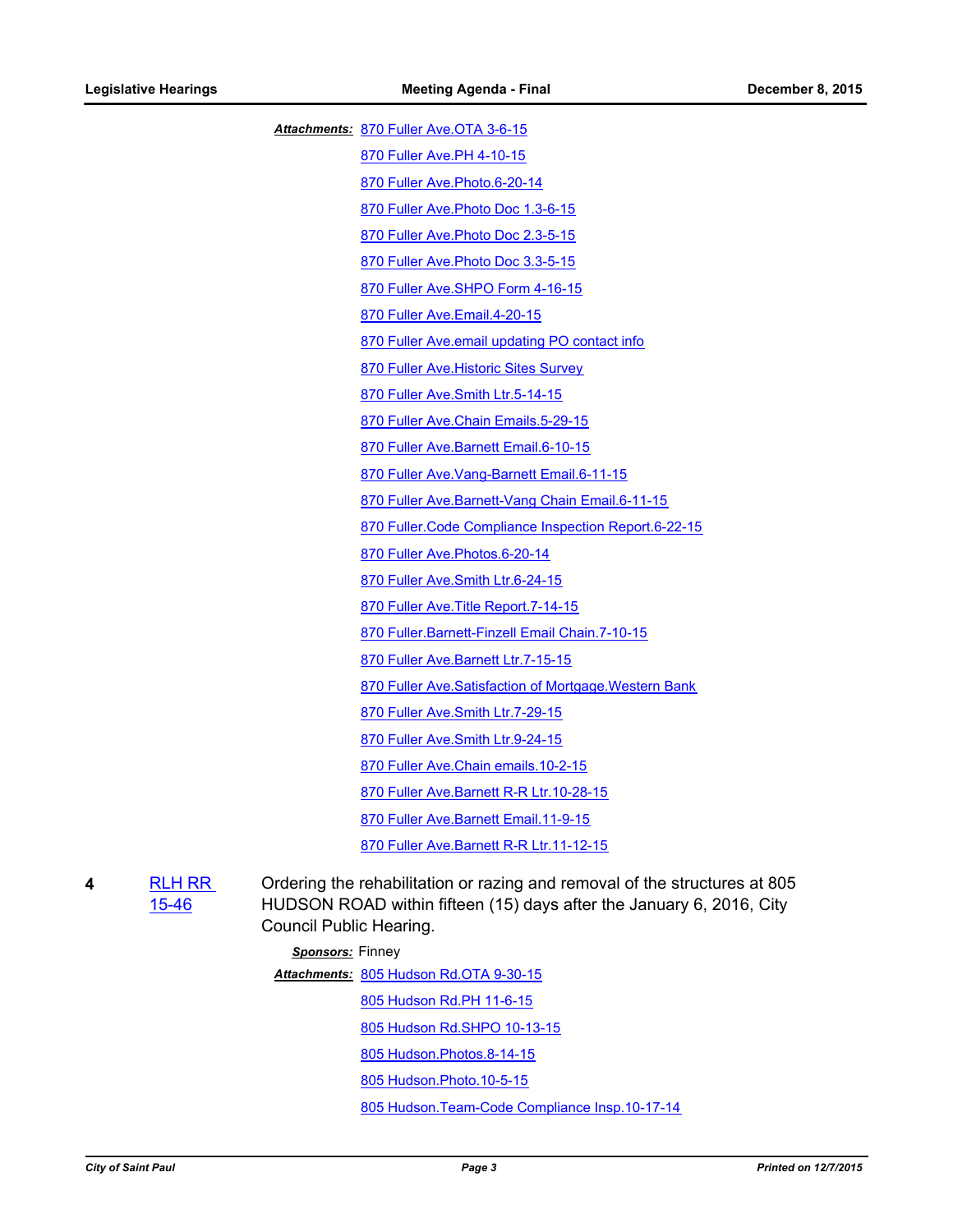| 5 | <b>RLH RR</b><br>$15 - 47$ | Ordering the rehabilitation or razing and removal of the structures at 373<br>RUTH STREET NORTH within fifteen (15) days after the January 6,<br>2016, City Council Public Hearing. |
|---|----------------------------|-------------------------------------------------------------------------------------------------------------------------------------------------------------------------------------|
|   |                            | Sponsors: Finney                                                                                                                                                                    |
|   |                            | Attachments: 373 Ruth St N.OTA 9-30-15                                                                                                                                              |
|   |                            | 373 Ruth St N.PH 11-6-15                                                                                                                                                            |
|   |                            | 373 Ruth St N.CofO VB Deficiencies Letter 4-3-15                                                                                                                                    |
|   |                            | 373 Ruth St N.SHPO Form 10-14-15                                                                                                                                                    |
|   |                            | 373 Ruth St N. Photos. 1-6-12                                                                                                                                                       |
|   |                            | 373 Ruth St N. Photos #1.9-18-15                                                                                                                                                    |
|   |                            | 373 Ruth St N. Photos #2.9-18-15                                                                                                                                                    |
|   |                            | 373 Ruth St N. Photos #3.9-18-15                                                                                                                                                    |
|   |                            | 373 Ruth St N. Photos. 10-5-15                                                                                                                                                      |

# **Staff Reports**

**6** [SR 15-139](http://stpaul.legistar.com/gateway.aspx?m=l&id=/matter.aspx?key=20232) Reviewing request for Council to reconsider its Order to Remove or Repair the Structures at 2227 BEECH STREET.

### *Sponsors:* Finney

**7** [SR 15-145](http://stpaul.legistar.com/gateway.aspx?m=l&id=/matter.aspx?key=20371) Reviewing request of Becky Errigo, NeighborWorks Home Partners, to have Council reconsider its Order to Remove or Repair the Structures at 1022 MINNEHAHA AVENUE WEST.

# *Sponsors:* Thao

Attachments: [1022 Minnehaha Ave W.Chain Emails.5-8-15](http://StPaul.legistar.com/gateway.aspx?M=F&ID=9eae342c-2457-4360-9395-58d2900d2398.pdf)

- [1022 Minnehaha Ave W.Real Estate Donation Agreement.5-8-15](http://StPaul.legistar.com/gateway.aspx?M=F&ID=c91429bf-8a68-4fde-99a8-f494cd339024.pdf)
	- [1022 Minnehaha Ave W.TGW Photos.5-26-15](http://StPaul.legistar.com/gateway.aspx?M=F&ID=e107e494-f851-49c8-b906-b8d48d9f5767.pdf)
	- [1022 Minnehaha Ave W.New Development Project Form.4-28-15](http://StPaul.legistar.com/gateway.aspx?M=F&ID=4ba5f29d-04f9-4516-aea1-e964bb485e16.pdf)

[1022 Minnehaha Ave W.FY2014 Community Development Block Grant Agrmt.S](http://StPaul.legistar.com/gateway.aspx?M=F&ID=d5ca1ac1-ea70-4650-bdf2-aa5f944a3742.pdf)

- [1022 Minnehaha Ave W.Coulee Bank Commitment Ltr.5-22-15](http://StPaul.legistar.com/gateway.aspx?M=F&ID=8f97e5e9-bf9f-4377-81d3-675245a529aa.pdf)
- [1022 Minnehaha Ave W.Timeline Work Plan.5-26-15](http://StPaul.legistar.com/gateway.aspx?M=F&ID=05d4fe87-f7a7-46fc-bf53-30502bfb74d6.pdf)

[1022 Minnehaha Ave W.Floor Plans.5-21-15](http://StPaul.legistar.com/gateway.aspx?M=F&ID=84a2482f-55f9-45e7-bd74-11ae26dcd5cb.pdf)

[1022 Minnehaha Ave W.Master Specification Part 1.5-25-15](http://StPaul.legistar.com/gateway.aspx?M=F&ID=c8444085-dbae-475e-994b-fcc8bcab94ab.pdf)

[1022 Minnehaha Ave W.Master Specification Part 2.5-25-15](http://StPaul.legistar.com/gateway.aspx?M=F&ID=7c841061-f0d8-4d35-9ff7-8ee9b1cc5374.pdf)

[1022 Minnehaha Ave W.Henricksen and Berrigo Ltr.5-29-15](http://StPaul.legistar.com/gateway.aspx?M=F&ID=7ffd4d6b-511b-46b9-a9f2-32cce9c3affb.doc)

[1022 Minnehaha Ave. W.Acquistion HUD](http://StPaul.legistar.com/gateway.aspx?M=F&ID=18399881-8abb-43b8-95c2-a67ad5b0be10.pdf)

[1022 Minnehaha Ave W.Chain Emails.6-3-15](http://StPaul.legistar.com/gateway.aspx?M=F&ID=31eda2d4-c964-43d7-88d8-fdb58ab02342.pdf)

[1022 Minnehaha Ave W.Errigo Ltr.11-25-15](http://StPaul.legistar.com/gateway.aspx?M=F&ID=f78e0936-3e0a-420f-889b-df6453bde74d.doc)

# **11:00 a.m. Hearings**

### **Summary Abatement Orders**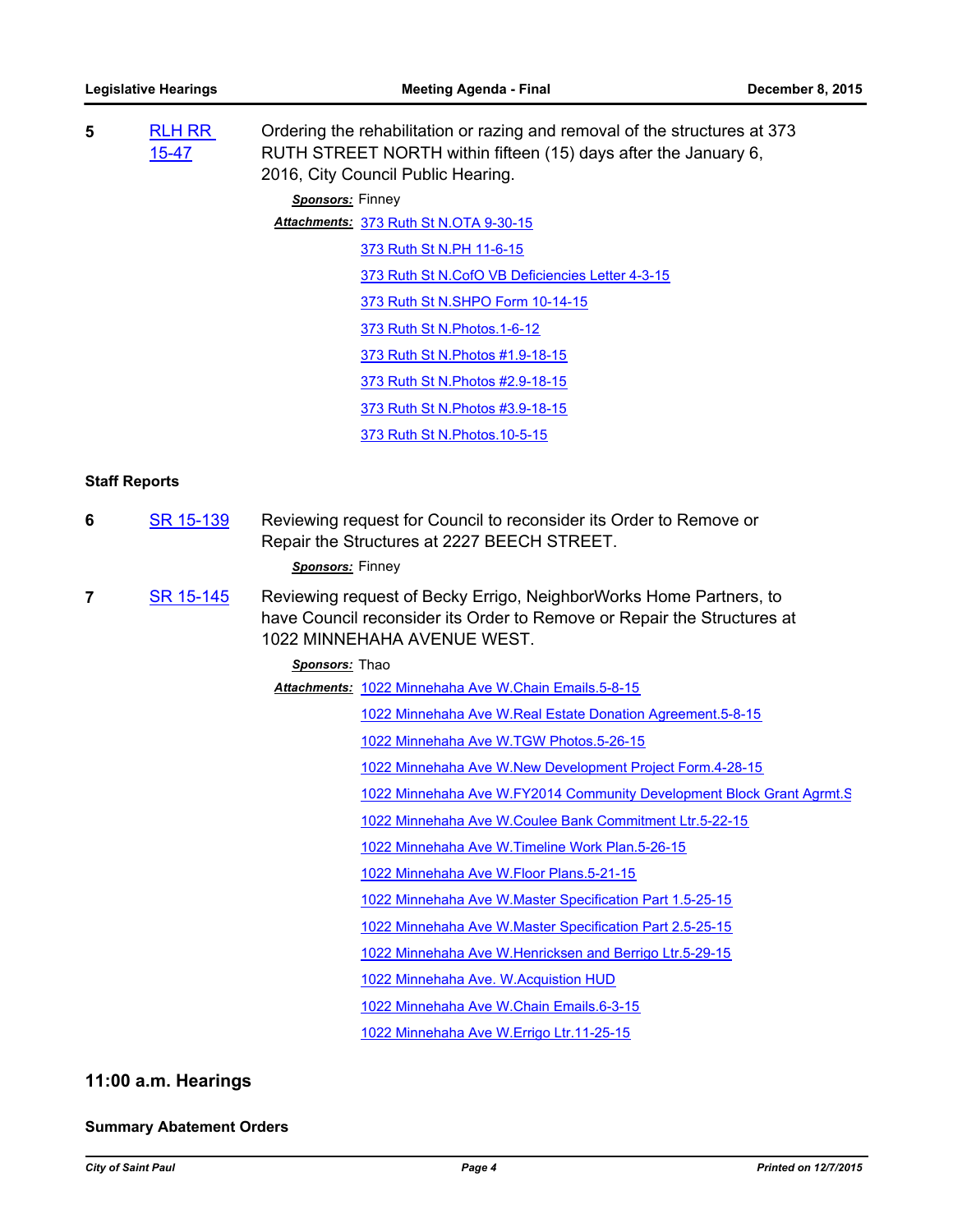# **Correction Orders**

| 8                                    | <b>RLH CO</b><br>$15 - 34$            | Appeal of Larry Trebelhorn to a Correction Order at 700 JAMES<br>AVENUE.            |  |  |
|--------------------------------------|---------------------------------------|-------------------------------------------------------------------------------------|--|--|
|                                      |                                       | <b>Sponsors:</b> Thune                                                              |  |  |
|                                      |                                       | Attachments: 700 James Ave Appeal 11-16-15                                          |  |  |
|                                      |                                       | 700 James Ave. Photos. 11-5-15                                                      |  |  |
|                                      |                                       | 700 James Ave. Photos #1.11-30-15                                                   |  |  |
|                                      |                                       | 700 James Ave. Photos #2.11-30-15                                                   |  |  |
|                                      |                                       | 700 James Ave. Owner list of appeal. 11-24-15                                       |  |  |
|                                      |                                       | 700 James Ave. Trebelhorn Ltr. 11-30-15                                             |  |  |
| 9                                    | <b>RLH CO</b><br>$15 - 36$            | Appeal of Tim Hayes to a Correction Order at 915 JUNO AVENUE.                       |  |  |
|                                      |                                       | Sponsors: Thune                                                                     |  |  |
|                                      |                                       | Attachments: 915 Juno Avenue Appeal 11-30-15                                        |  |  |
| 11:30 a.m. Hearings                  |                                       |                                                                                     |  |  |
|                                      |                                       | <b>Orders To Vacate, Condemnations and Revocations</b>                              |  |  |
| 1:30 p.m. Hearings                   |                                       |                                                                                     |  |  |
|                                      | <b>Fire Certificates of Occupancy</b> |                                                                                     |  |  |
| 10                                   | <b>RLH FCO</b><br>15-331              | Appeal of Ji Li to a Fire Inspection Correction Notice at 961<br>PROSPERITY AVENUE. |  |  |
|                                      |                                       | Sponsors: Bostrom                                                                   |  |  |
|                                      |                                       | Attachments: 961 Prosperity Avenue Appeal 11-25-15                                  |  |  |
| 2:30 p.m. Hearings                   |                                       |                                                                                     |  |  |
| <b>Vacant Building Registrations</b> |                                       |                                                                                     |  |  |
| 11                                   | <b>RLH SAO</b><br>$15 - 70$           | Appeal of William A. Harvey to a Summary Abatement Order at 740<br>TATUM STREET.    |  |  |

*Sponsors:* Stark

[740 Tatum St Appeal 10-13-15](http://StPaul.legistar.com/gateway.aspx?M=F&ID=afc65f22-1e91-40ec-8d84-73630c77b413.pdf) *Attachments:*

[740 Tatum St.Photos.10-16-15](http://StPaul.legistar.com/gateway.aspx?M=F&ID=7bfa083c-9106-4269-9017-d9d59b77ba27.pdf)

[740 Tatum St.Harvey Ltr.10-28-15](http://StPaul.legistar.com/gateway.aspx?M=F&ID=fba38d51-ae3e-4bd7-8990-b6ce8a2381a2.doc)

[740 Tatum St.Harvey Ltr.11-16-15](http://StPaul.legistar.com/gateway.aspx?M=F&ID=0d1bdd79-4b68-4e68-b3e1-a88d9d930d36.doc)

**12** [RLH VBR](http://stpaul.legistar.com/gateway.aspx?m=l&id=/matter.aspx?key=20458)  15-103 Appeal of Rafael Fuentes to a Vacant Building Registration Fee Warning Letter Requirement at 438 PAGE STREET EAST.